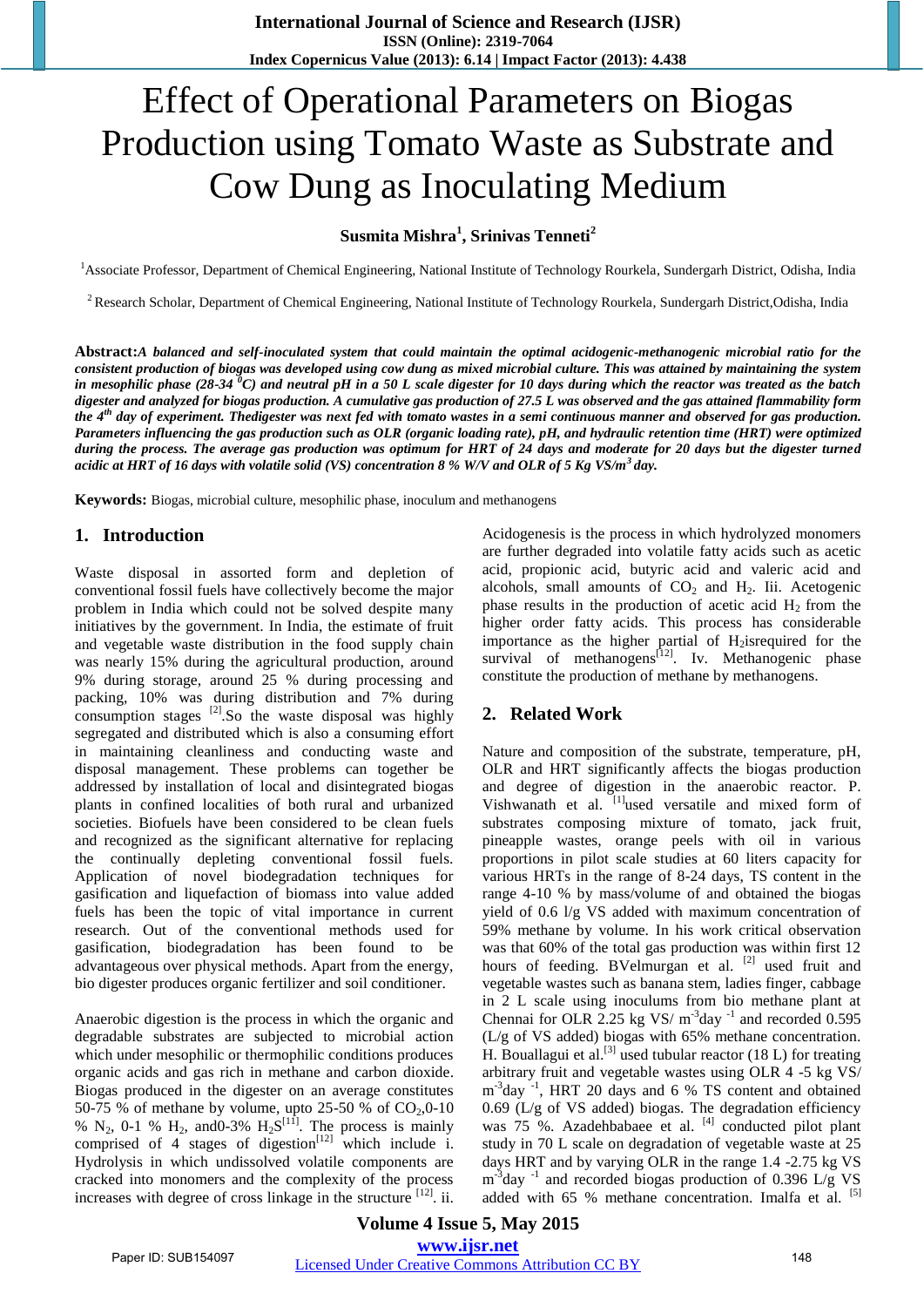studied the biogas production in batch digestion from the substrates of pre-treated cow dung, lemon grass and poultry manure which gave highest average biogas production of 7.3 L/day.Jin Young-Jung et al.  $^{[13]}$  experimented on piggy waste for anaerobic digestion in a pilot plant scale and observed an average methane production of  $0.32 \text{ m}^3$  CH4/kg CODremoved in a two stage process.

# **3. Objective**

A novel self-mixing configuration of digester gas collector assembly was designed. The design is next constructed and observed for the robustness in terms of self-inoculation, selfbuffering abilities and extreme operating parameters. The results are next to be used to fix the limits for operating the anaerobic digestion in terms of pH, temperature, OLR and VS composition.

# **4. Experimentation and Methodology**

## **4.1 Digester setup**

In the experiments, 50 L digester setup with 45 L slurry working volume was used. The digester was an inverted vessel having provision for an inlet "U" shaped 4 inch ID pipe as shown in the figure (Fig. 1) which has longer arm outside the digester while the shorter end was projected inside towards the top end. Another 4 inch pipe takes a U turn from the tank bottom which was provided to act as an outlet to the digester. Pipe of size  $(1 \text{ or } \frac{3}{4} \text{ or } \frac{1}{2} \text{ inch})$  has been considered based on the required rigidity which in turn depends on the length of pipe required inside the digester. The pipe was used to transfer the accumulated gas on the surface of the liquid in the digester to the separate gas collector. Pipe was introduced from the bottom in order to reduce the efforts of making the dome top as gas proof. Instead the bottom was made liquid sealed which was much simpler. This also reduces the wear and tear of the digester wall due to the fluctuations achieved in the pressure of the gas inside the container.



1 - Mixing tank, 2- Digester, 3- Gas collector, 4- Sludge outlet, 5- Gas sample to the burner, 6- Siphon tank, 7- water level, 8- Slurry level, 9- Feed tank, 10- Feed inlet pipe, 11-

Gas inlet to the collector, 12- Gas outlet and 13- slurry pump.

## **4.2 Working**

Feed was introduced into the mixing tank where it encounters a part of underflow sludge from the reactor outlet and was fed to the digester. Sample of the outlet sludge was periodically taken to monitor the parameters such as VS, pH, temperature etc. Gas produced above the slurry level was passed to the gas collector on opening the gas valvewhile keeping the slurry and sludge valves closed which pushes down the water level in the gas collector down due to which water was displaced into the siphon tank through the connecting tube. Required pressure of outlet gas without disturbing the pressure of the reactor can be achieved by closing the valve V1 and simultaneously maintaining corresponding level of water in thesiphon tank and then opening the remaining gas valves.Siphon tank was calibrated to know the amount of water collected in it periodically and addingcorresponding water head to obtain the volume gives periodical gas production. If periodical mixing of the constituents are required, then closing all gas valves andsimultaneously opening outlet sludge valve results in the bottom denser sludge to be collected in the mixing tank which was subsequently pumped to the feed introducing tank. This denser slurry was introduced at the top of the slurry surface by overflowing through the u shaped feedinlet pipe which makes the slurry inter mixing simplifiedcompared to the conventional digester designs.

## **4.3 Inoculum**

Self-inoculating system was developed using cow dung slurry (4:5 by volume in water) as mixed microbial culture by maintaining it for 10 days in the anaerobic and mesophilic conditions. During the time, batch performance of the digester for biogas production was conducted. When pH was consistent after 10 days, digester itself was used forconducting semi continuous study on vegetable wastes.

#### **4.4 Analytical Methods**

pH was measured using microcontroller Bench top (Systronics 9101 ATC). Temperature was measured using thermometer by sampling at various levels. Total solids (TS) and volatile solids (VS) were estimated using the methods proposed for waste water treatment [20]. Gas production was observed by the rise of liquid level in the siphon of gas collector. The height recorded in the siphon was liquid displaced by the occupied gas which in turn gives pressure in the gas collector.The excess volume of the liquid in the siphon gives volume change in the gas collector. Applying ideal gas assumption, the change in quantity of gas produced at any time was obtained.

#### **4.5 Feed Stocks and Properties**

Cow dung was used alone for the preparation of digestion inoculum during batch study. Tomato wastes of the following properties as shown in the table (Table 1) were studied for anaerobic digestion during semi continuous study.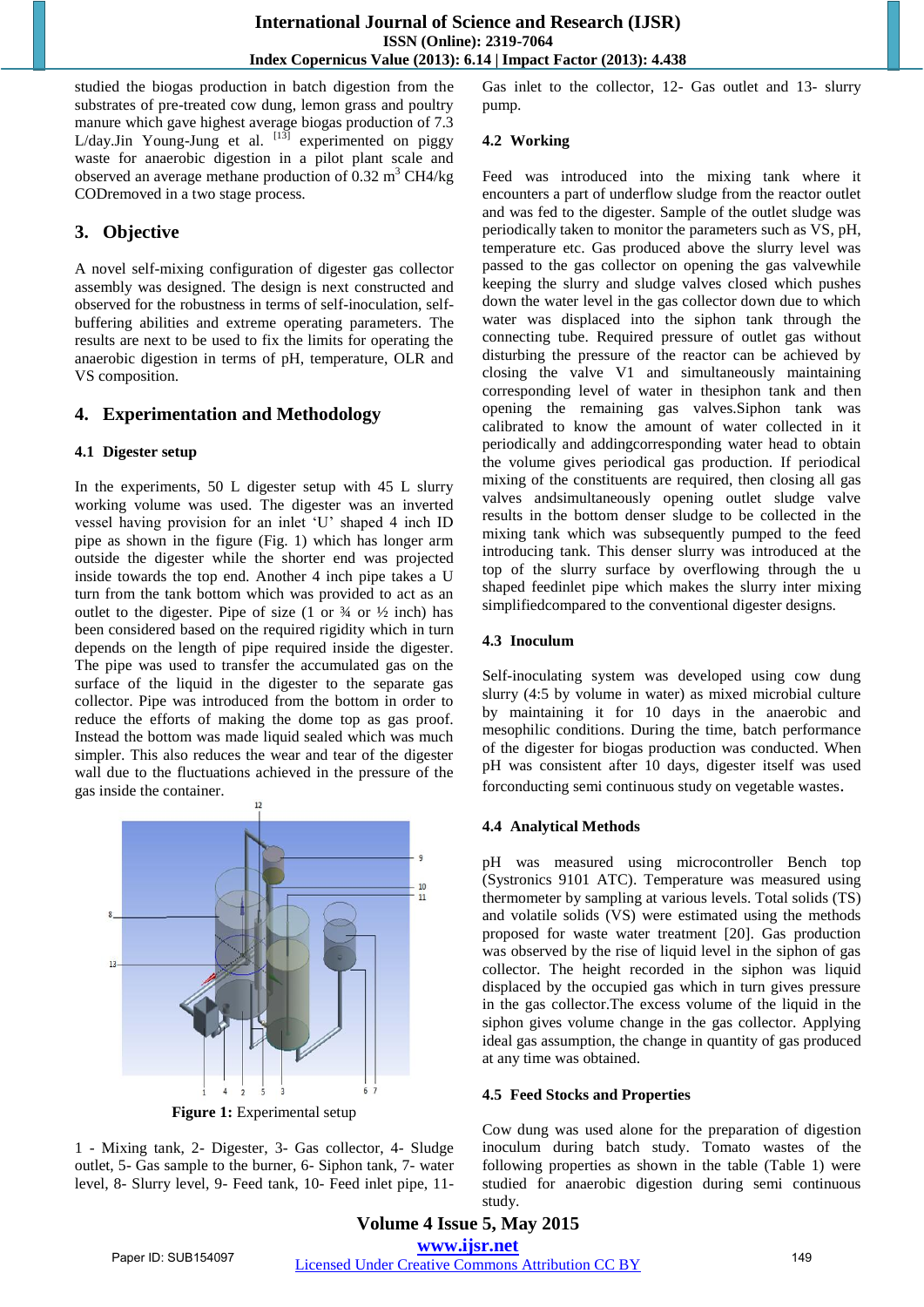## **International Journal of Science and Research (IJSR) ISSN (Online): 2319-7064 Index Copernicus Value (2013): 6.14 | Impact Factor (2013): 4.438**

| <b>rable 1.</b> Typical substrate composition |          |              |  |  |  |
|-----------------------------------------------|----------|--------------|--|--|--|
| Parameter                                     | Cow Dung | Tomato waste |  |  |  |
| Moisture content $% w/w$                      | 86.48    | 73.665       |  |  |  |
| Total Solids $(\% w/w)$                       | 13.52    | 26.33        |  |  |  |
| Volatile Solids (% VS/TS)                     | 81.71    | 94.68        |  |  |  |
| pΗ                                            | 7.1      | 4.6          |  |  |  |
| Tmeperature <sup>o</sup> C                    | 30       | 30           |  |  |  |

# **Table 1:** Typical substrate composition

## **5. Results and Discussion**

#### **5.1 pH variation**

pH is one of the most influential parameter in biogas production. pH in an anaerobic digester is the balance of competitive effect of production of VFA that was responsible for acidic nature and production of free ammonia and hydroxyl ions are responsible for basic nature. Higher  $pH > 7.6$  would inhibit methanogenic activity whereas lower  $pH < 6.3$  would hamper biogas production. So balanced rates of production should maintain the necessary pH  $(6.5 \text{ to } 7.6)^{[14]}$  for the optimal activity of methanogens. Alkalinity of digester in the range 1500 and  $5000 \text{ mg/L}^{[15]}$  would retain the self-buffering capacity of digester despite the disturbances in the input pH.

#### **5.1.1 Batch Experiment Results**

During batch observations, pH was maintained in the optimal range of methanogens as shown in the figure (Fig. 2). During the ninth and  $10<sup>th</sup>$  days of operation, pH was stably fluctuating in the neutral range. It may be described by attaining self-buffering capacity. Thus the digester operated in semi continual mode.



**Figure 2:** pH variation of digester slurry in batch process

#### **5.1.2 Semi continuous experiment results**

During the semi continuous study, digester was fed with tomato waste of pH 4.3 and was operated at lower OLR of 1.6 Kg  $VS/m^3$  day and sustained the pH change that was self-buffering (Fig. 3). pH drastically reduced to 5.7 when the operation was at OLR of 5 Kg  $VS/m<sup>3</sup>$  day and HRT was 16 days as shown in the figure.

Pallavi et al. <sup>[14]</sup> operated the thermally hydrolysed sludge in the mesophilic range  $37-42$  °C and SRT 15 and 20 days and the digester performed in pH 6.5 -7.0 in the first 30 days of operation. Alkaline treatment enhanced the pH and was maintained in the optimal range for the remaining days of experiment.



**Figure 3:** Change in pH of the digester slurry with time in semi continuous process

Thus pH control during digestion process were reported often reported by many researchers. Jin-Young Jung et al. [13] conducted two stage anaerobic digestion, and had to control the pH of acidogenic digester for maintenance in the range of 6-7 during the initial days of operation for enhanced gas production of s  $0.32 \text{ m}^3$  CH<sub>4</sub>/kg COD removed. Adrian et al.<sup>[17]</sup> studied the digestion of mixed agricultural wastes and wheat bran and observed the pH of 5-7 in the first 50 days of operation using wheat bran and 6- 7 using mixed agricultural waste. A.E. Ghalay et al. [16]<sub>operated</sub> the digester in two stage process and observed for the effect of pH control, without any pH control he observed the operation of second stage digester reaching neutral pH in the initial stages of operation. However the pH lowered to below 4 in the  $20<sup>th</sup>$  day of operation.

#### **5.2 Temperature Variation**

Temperature was an important parameter influencing the digestion rate and efficiency. It also indicates the digestion progress in the reactor. Mesophilic digestion in the range of 30- 45  $^{\circ}$ Cis easy and convenient to operate the anaerobic digester.

#### **5.2.1 Batch Experiment Results**

In the batch reactor, temperature was recorded as shown in [Fig. 4]. The substrate temperature was  $28\text{ °C}$  during the feeding and was consistently rising with time indicating the progress of anaerobic digestion which is exothermic process [18] .



**Figure 4**: Change in temperature of the digester slurry with time in batch process

#### **5.2.2 Semi Continuous Experiment Results**

During the semi continuous operation, temperature was fluctuating within 30  $\mathrm{^{\circ}C}\text{-}34\mathrm{^{\circ}C}$  and was highest in the second week of operation. Phenomenon can be explained as the increase in the digestion rate and gas production enhanced

**Volume 4 Issue 5, May 2015 www.ijsr.net**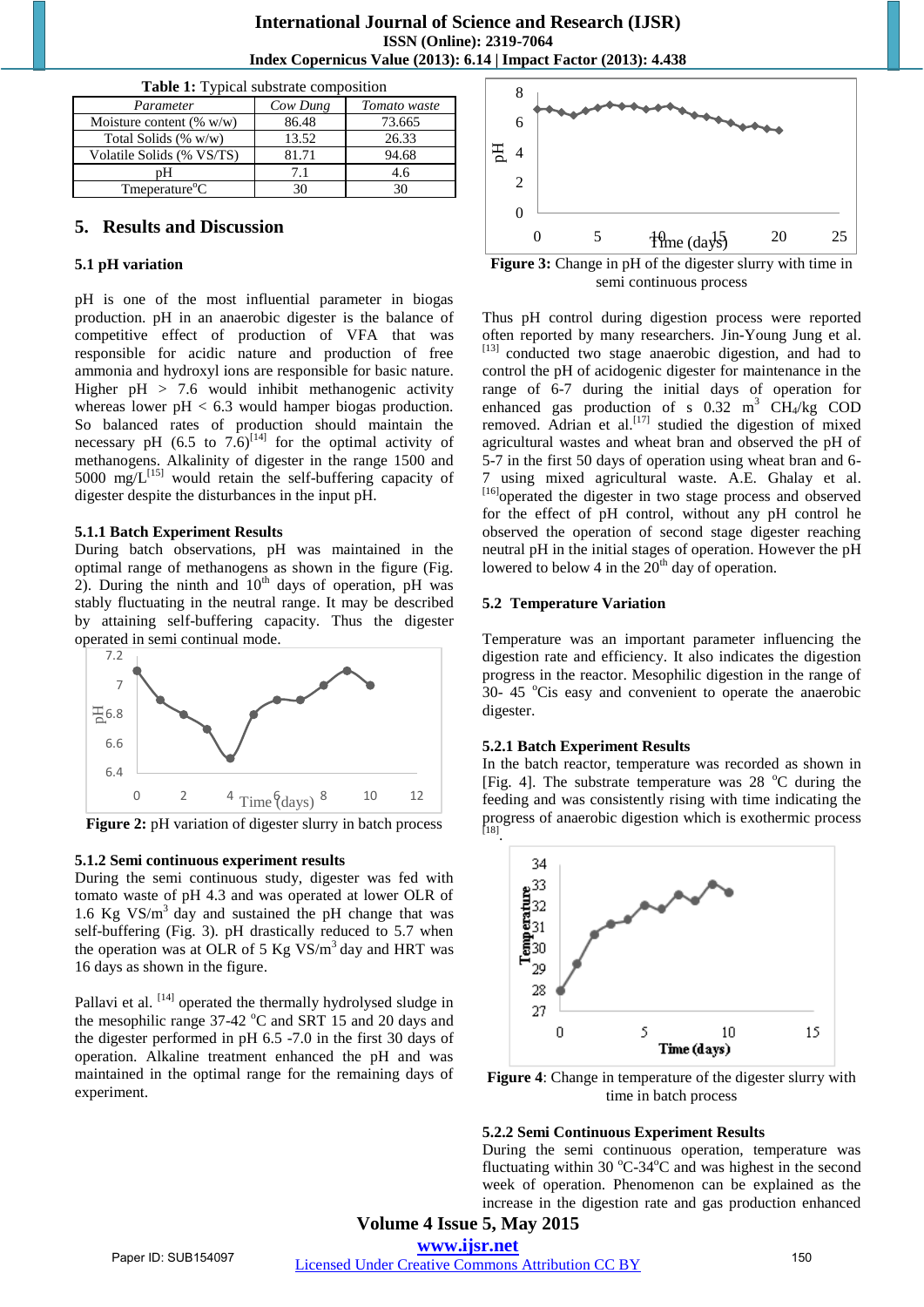## **International Journal of Science and Research (IJSR) ISSN (Online): 2319-7064 Index Copernicus Value (2013): 6.14 | Impact Factor (2013): 4.438**

the reaction and hence temperature increased during first week of operation. However further increase in the substrate input increased VFA production rate compared to methanogen activity which resulted in the highest temperature record.But due to severe VFA accumulation from the end of second week along with increase in feed input at temperature  $28\degree C$  in combined effect led to lowering of temperature to 30  $^{\circ}$ C that signifies the VFA accumulation (Fig. 5).



**Figure 5:** Change in temperature of the digester slurry with time in semi continuous process

A.E. Ghalay et al. <sup>[16]</sup>similarly conducted two stage digestion and observed the temperature fluctuations in the range 34 to 37 during 50 days of operation. Adrian et al  $^{[17]}$  conducted the digestion of wheat bran and mixed agricultural waste and observed temperature to be varying in 30-40  $^{\circ}$ C and fall to below 30  $^{\circ}$ C after 50 days of operation.

#### **5.3 Gas Production**

Biogas production was influenced by the factors such as HRT, OLR, VS concentration, Temperature and pH of the digester slurry. An optimum collection of parameters would maintain the balance in acedogenic, acetogenic and methanogenic activities and give good gas yield and higher methane concentrations.

#### **5.3.1 Batch Experiment Results**

During the batch study, only cow dung was used as substrate with an objective to prepare self-inoculated system with self-buffering capacity. Figure [Fig. 6] illustrates change in gas production with time. Maximum production of 4.5 L was observed in the  $8<sup>th</sup>$  day of installation [Fig. 6]. The production was stable thereafter and the digester was treated with tomato wastes for semi continuous study.



**Figure 6:** Change in gas production with time in batch process

## **5.3.2 Semi Continuous Experiment Results**

During the semi continuous study, the tomato wastes with pH 4.3 were subjected to anaerobic digestion for three weeks at different OLRs that resulted in gas production as shown in the figure 7.



**Fig.7.** Change in gas production with time in the semi continuous process

|  |  | Table 2. Results summary |
|--|--|--------------------------|
|--|--|--------------------------|

| <b>Duration</b>         |    | $HRT$ OLR $(Kg)$       | VS    | Average gas | Specific                         |
|-------------------------|----|------------------------|-------|-------------|----------------------------------|
|                         |    | $VS/m^3$ day) fraction |       | production  | production                       |
|                         |    |                        | (w/w) | (L/day)     | $(L/g \text{ VS } / \text{day})$ |
| $1st$ Week              | 25 | 1.6                    | 0.04  | 9.414       | 0.13                             |
| $2nd$ Week              | 20 | 3.5                    | 0.07  | 26.87       | 0.17                             |
| $2^{\text{rd}}$<br>Week | l6 |                        | 0.08  | 5.84        | 0.026                            |

High OLR with pH 4.3 resulted in higher Volatile Fatty Acid accumulation and pH fell drastically to 5.8 on  $18<sup>th</sup>$  day of semi continuous operation. Gas production was entirely terminated and yet the digester was active which could be illustrated by the consistent temperatures above 30 $\mathrm{^{0}C}$  in the digester even though the temperature of ambience reached  $23 - 25$  °C. Simular case has been encountered in the experiments conducted by BerlianSetarous et al.<sup>[9]</sup> on 200 liters batch digester which has turned sour (pH < 6) after  $3^{rd}$ week of installation and it got stabilized to neutral and attained self-buffering capacity after the  $9<sup>th</sup>$  week of installation.

## **6. Conclusion**

Anaerobic digestion of cow dung was conducted in a pilot plant scale and observed for batch production of biogas for two weeks during which the digester achieved inoculum rich characteristics and self-buffering capacity. The digester was next observed in a semi continuous mode for biogas production using tomato wastes at various HRT, Volatile Solid concentrations and OLR. Maximum specific gas production of 0.17 L/g VS/ day was noted during the second week of continuous operation and the digester turned acidic under heavy load of 5 OLR at 16 days HRT and 8 percent Volatile solid concentration. The studies signify that pH of the feed substrate not only influences the gas production and composition but also fixes the limits of operational parameters such as HRT and OLR. Thus using vegetable waste such as tomato waste, efficient biogas production can be achieved if optimum process conditions are maintained in a semi continuous digester.